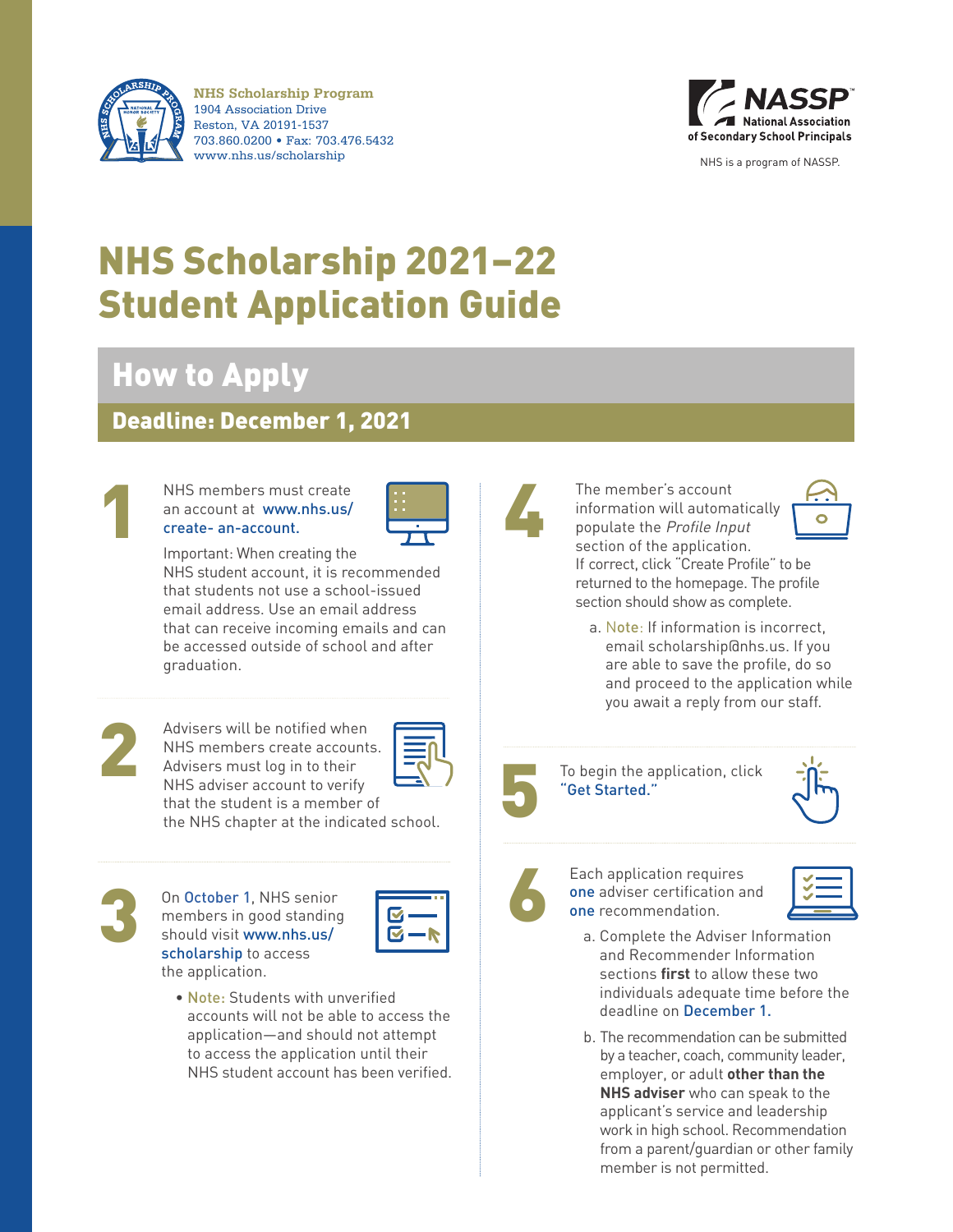### **Adviser Certification and Recommendation**

Your application is not complete until the adviser certification and recommendation have been received. You can change your recommender or correct information prior to the deadline at 1:00 p.m. (ET) on Wednesday, December 1, 2021. Please be sure to give your adviser and recommender adequate time to complete these forms. **Do not send these requests at the last minute**. If they are not received, you will be unable to submit your application. Please stay in contact with your adviser and recommender to ensure that they complete these forms before the deadline.

Once submitted, the status will show as "complete."

## Tips and Troubleshooting

Your recommender cannot be your NHS<br>adviser. This should be another adult,<br>nonfamily member who can speak to your adviser. This should be another adult, leadership, service, and character. Choose someone who knows you well, is reliable, and won't procrastinate in submitting your recommendation. Remember, applications are incomplete without the adviser certification and recommendation.

1

Contact your recommender before starting<br>your application to confirm they will submit<br>a recommendation for you and send them Contact your recommender before starting your application to confirm they will submit a recommendation for you and send them the [Recommender Scholarship Guide.](https://www.nhs.us/wp-content/uploads/2021/09/NASSP20NHSNJHS-0012_NHS-Scholarship_Guide-Updates_Scholarship-Guide_P1b_GTD.pdf)

Make sure you have the correct email address<br>and phone number for your recommender,<br>and inform them of the deadline. Make sure you have the correct email address and phone number for your recommender, and inform them of the deadline.

Confirm with your NHS adviser and recommender as each step in the process is completed. You'll also receive email notifications when they submit their forms. If you don't receive confirmation as the deadline approaches, you can send them a reminder email from the portal and should also contact them directly.

Keep the deadline in mind, and set a personal deadline for completion at least a week prior to our deadline to ensure completion and to allow for any unforeseen circumstances, including incliment weather, personal emergencies, etc.



Don't delay in contacting the national office if technical issues arise. Waiting until the day of the deadline is not advised.



Eemail scholarship@nhs.us for technical assistance.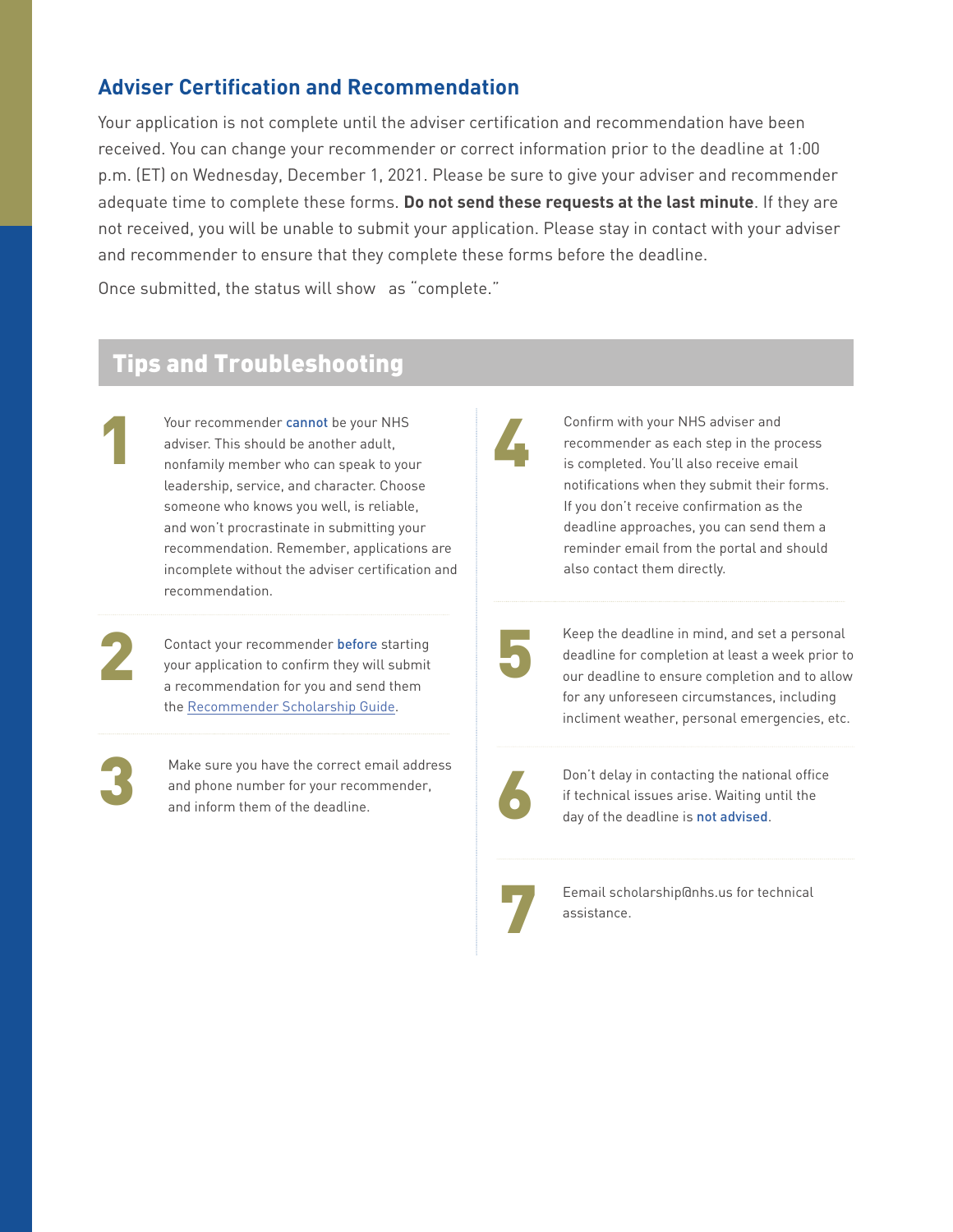## **The Application**

The main login page for the NHS Scholarship will look like this:

| <b>NASSP</b><br>of Secondary School Principal                                                                                                                                                                                                                                                                                                                                                                                                                | HONGH SOCIETY<br><b>NASSP</b><br>E<br>NATIONAL<br>ELEMENTARY<br>National Association<br><b>HONOR</b><br>of Secondary School Principals<br><b>SOCIETY</b>                                                                                                                                                                                                                                                                                                                                                                                                                |
|--------------------------------------------------------------------------------------------------------------------------------------------------------------------------------------------------------------------------------------------------------------------------------------------------------------------------------------------------------------------------------------------------------------------------------------------------------------|-------------------------------------------------------------------------------------------------------------------------------------------------------------------------------------------------------------------------------------------------------------------------------------------------------------------------------------------------------------------------------------------------------------------------------------------------------------------------------------------------------------------------------------------------------------------------|
| Sign In<br>Sign In/Sign Up Instructions<br>Los in with your NASSP account<br>For New Users:<br>You will need a Verified NHS Student account to<br>access the NHS Scholarship application. Visit<br>https://www.nhs.us/create-an-account/ to get started.<br>For Returning Users:<br>Sign into the portal using your Verified NHS Student<br>account email address and password. If you have<br>forgotten your password, click HERE to reset your<br>password | Enter your username and password<br>Please enter your username and password to log into WizeHive.<br><b>Usemame</b><br>scholarship@nhs.us<br>Password<br><br>Login<br>Can't log in?<br>Recommended web browsers include Google Chrome or Microsoft Edge. Apple Safari is not supported by<br>WizeHive. Please try another browser if you encounter issues while logging in.<br>Not registered yet?<br>Choose your program to create a new account.<br>• National Honor Society (NHS)<br>• National Junior Honor Society (NJHS)<br>• National Student Council (NatStuCo) |
|                                                                                                                                                                                                                                                                                                                                                                                                                                                              | Forgot your password?<br>Click here to reset your password.                                                                                                                                                                                                                                                                                                                                                                                                                                                                                                             |

To get started, click on the blue button to log in with your NHS student account username and password. Do not attempt to log in until your account has been verified by your NHS adviser. You'll receive an email once your adviser has verified your NHS membership. This will take you to the homepage:

| Homepage                                                                                                                |                 |                           |
|-------------------------------------------------------------------------------------------------------------------------|-----------------|---------------------------|
| Profile                                                                                                                 |                 |                           |
| Please click "+Create a Profile to Get Started" to begin your Profile.                                                  |                 |                           |
| Please click the "Edit" icon to complete your Profile. You can always look at your Profile by clicking the "view" icon. |                 |                           |
| The Profile is always editable. You cannot start your application until you have completed the Profile.                 |                 |                           |
|                                                                                                                         |                 |                           |
| Profile                                                                                                                 | Action Required | $C$ Edit<br><b>⊙</b> View |

Open the Profile section. Review the information (spelling of your name, your email address, school name). Confirm your grade and membership status, enter your expected graduation date, and click "Create Profile.'"

If for any reason your NHS student account hasn't been verified by your adviser or your school's affiliation is not active, you will not be able to proceed to the application. You should contact your NHS adviser if either field is marked "no."

| School Active *                                                                                                                                                                                                                   |
|-----------------------------------------------------------------------------------------------------------------------------------------------------------------------------------------------------------------------------------|
| <b>No</b>                                                                                                                                                                                                                         |
| <b>Adviser Approved *</b>                                                                                                                                                                                                         |
| <b>No</b>                                                                                                                                                                                                                         |
| Your account is not eligible to access this application at this time. Please ask your NHS Adviser to verify your NHS account. To access<br>the application, NHS students must also be at a school that has an active NHS chapter. |
| Applicant does not meet requirements (Admin use only) *                                                                                                                                                                           |
|                                                                                                                                                                                                                                   |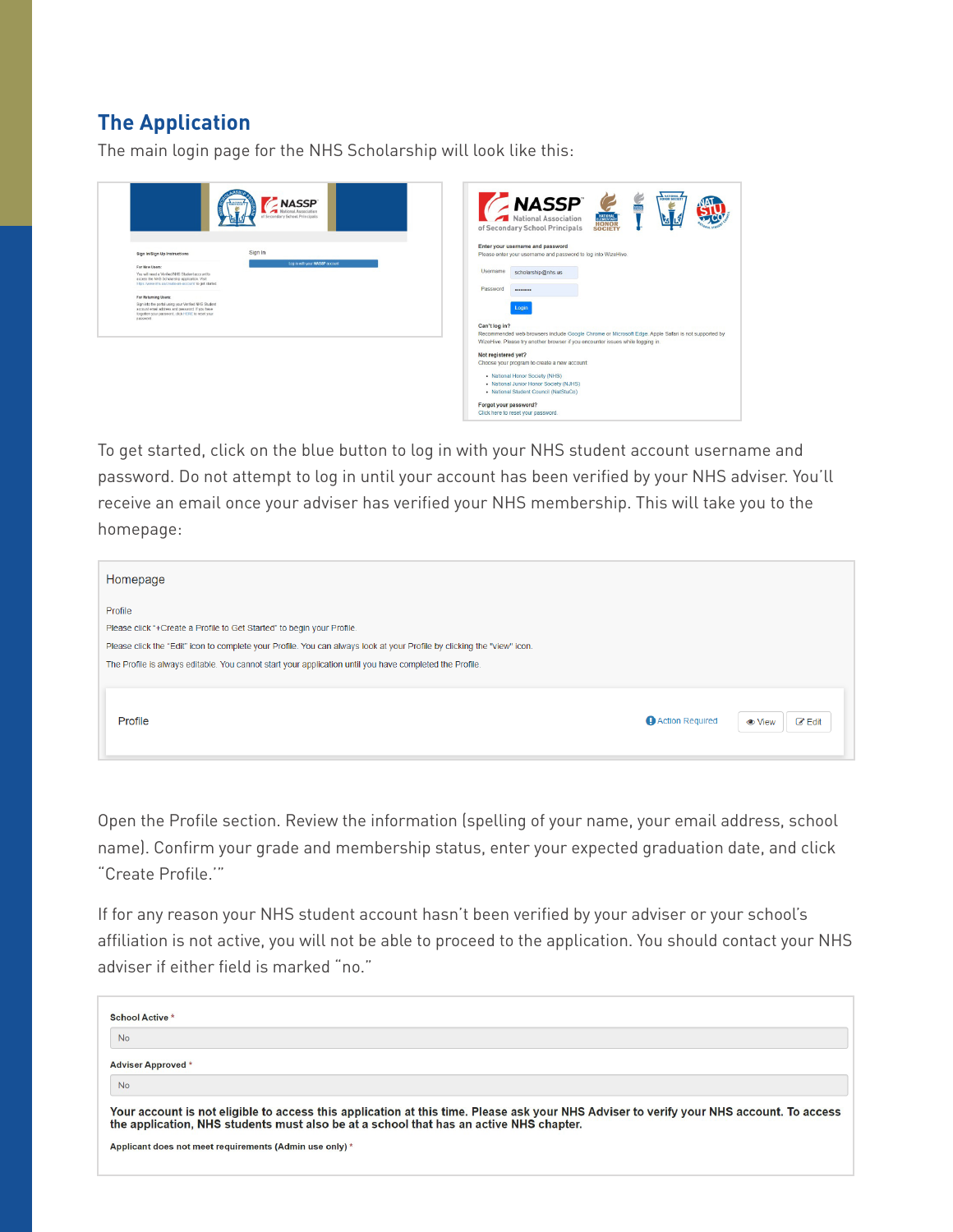If your school's NHS affiliation is inactive, have your adviser contact the Customer Care Center (membership@nassp.org) with questions. If your NHS student account is verified, and your school is listed as active, you will see the following:

| Yes.                                                                   |                                                                                                                                    |  |
|------------------------------------------------------------------------|------------------------------------------------------------------------------------------------------------------------------------|--|
| The school must have current affiliation with the NHS national office. |                                                                                                                                    |  |
|                                                                        | NHS membership: Has the NHS Adviser verified this student's membership? ^                                                          |  |
| Yes                                                                    |                                                                                                                                    |  |
|                                                                        | Before continuing, please confirm the following statement: I am a current high school senior and an NHS member in good standing. " |  |
|                                                                        |                                                                                                                                    |  |
|                                                                        |                                                                                                                                    |  |
|                                                                        |                                                                                                                                    |  |
| ® Yes<br>$\bigcirc$ No<br><b>Expected Graduation Date '</b>            |                                                                                                                                    |  |
| 05/12/2022                                                             |                                                                                                                                    |  |
|                                                                        |                                                                                                                                    |  |

Click "Create Profile." You now have a profile in the NHS Scholarship Application portal and can proceed to your application.

Once you create your profile, you will be returned to the homepage and you will see a new "Get Started" box. Click this to start your application.

| Homepage                                                               |                                                                                                                                                                                                                                                                                                                                                                                                   |                   |                               |
|------------------------------------------------------------------------|---------------------------------------------------------------------------------------------------------------------------------------------------------------------------------------------------------------------------------------------------------------------------------------------------------------------------------------------------------------------------------------------------|-------------------|-------------------------------|
| Profile                                                                |                                                                                                                                                                                                                                                                                                                                                                                                   |                   |                               |
| Please click "+Create a Profile to Get Started" to begin your Profile. |                                                                                                                                                                                                                                                                                                                                                                                                   |                   |                               |
|                                                                        | Please click the "Edit" icon to complete your Profile. You can always look at your Profile by clicking the "view" icon.                                                                                                                                                                                                                                                                           |                   |                               |
|                                                                        | The Profile is always editable. You cannot start your application until you have completed the Profile.                                                                                                                                                                                                                                                                                           |                   |                               |
|                                                                        |                                                                                                                                                                                                                                                                                                                                                                                                   |                   |                               |
| Profile                                                                |                                                                                                                                                                                                                                                                                                                                                                                                   | <b>⊙</b> Complete | <b>Edit</b><br><b>Co</b> View |
|                                                                        |                                                                                                                                                                                                                                                                                                                                                                                                   |                   |                               |
|                                                                        | To begin your application, click "+Get Started" on the Submission Card below. This will bring you to the application.<br>When you return to this Homepage, you can see the status of your application because the Submission Card will have a colored status bar at the bottom.                                                                                                                   |                   |                               |
|                                                                        | If the status bar is gray, in color, their application is in review status, and no action needs to be taken at the moment. If the status bar is blue, that means that there is an action/step that the applicant<br>needs to take. A form needs to be filled out, etc. If the status bar is red, that means that there is an error and the applicant should reach out to you or an administrator. |                   |                               |
|                                                                        |                                                                                                                                                                                                                                                                                                                                                                                                   |                   |                               |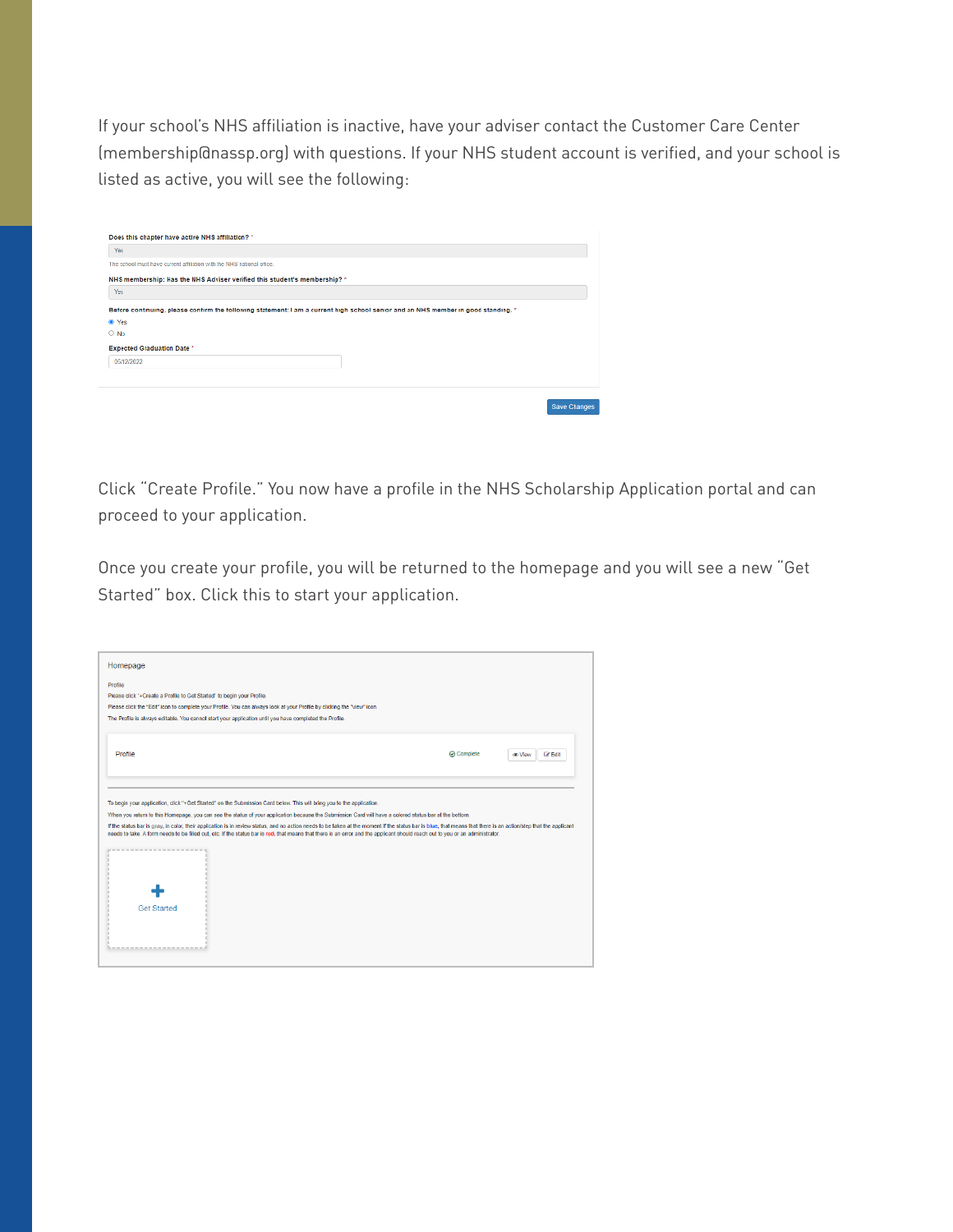#### **Scholarship and Coursework Summary**

**Personal Information.** Enter all required personal/demographic information. Be sure to list your full mailing address without abbreviations.

**Chapter GPA.** Enter the cumulative GPA required for membership in your school's NHS chapter. If you are unsure, ask your NHS adviser.

**Your GPA Range.** Select the range from the drop-down list provided where your individual cumulative GPA falls.

**Honors/AP/IB/Dual Enrollment Courses.** Respond with the number of courses you have taken in high school that fall into the different categories.

#### **Service Activities**

In this section, you will be asked to detail your service involvement in four categories: Advocacy and Awareness, Fundraising or Collections, Volunteer Service/Action, and Service Programs. Please read through the descriptions of each category of service activities below.

While some activities may combine functions, we ask that you categorize your activity according to the primary function of the service. **Do not list the same activity in more than more category.**

**Advocacy and Awareness:** The primary function is spreading awareness, campaigning, and/or lobbying about an issue. This can include working on a political campaign or raising awareness for an issue such as drunk driving, a disease, environmental cause, etc.

**Fundraising or Collection Efforts:** The primary function is fundraising or collecting goods for an organization or cause. Examples include clothing, food or blood drives, Relay for Life or similar fundraising efforts, and any project for which fundraising or collection of goods was the primary purpose and service activity.

**Volunteer Service and Action:** This section is reserved for those activities in which you performed a service by primarily serving with a talent, skill, or labor-based activity. Examples include (but are not limited to) serving meals at a food kitchen or event, tutoring/teaching, or building or beautification projects (e.g., Habitat for Humanity). Activities that serve as hobbies or personal development should **NOT** be included in this section (e.g., music lessons, learning a new skill). Serving as a member of a committee, task force, or a board should be captured in the Leadership section that follows.

**Service and Education Programs:** This section is reserved for those service activities that were conducted as part of a service or education program. Examples include service-learning programs, service-learning courses (e.g., training to be a volunteer First Responder or CPR training), and tuition-based service experiences. When detailing extended experiences that were overnight or part of an extended trip, please tally **only the hours spent on service activities** (e.g., building, teaching/ instruction, and other activities that benefited the community you were serving).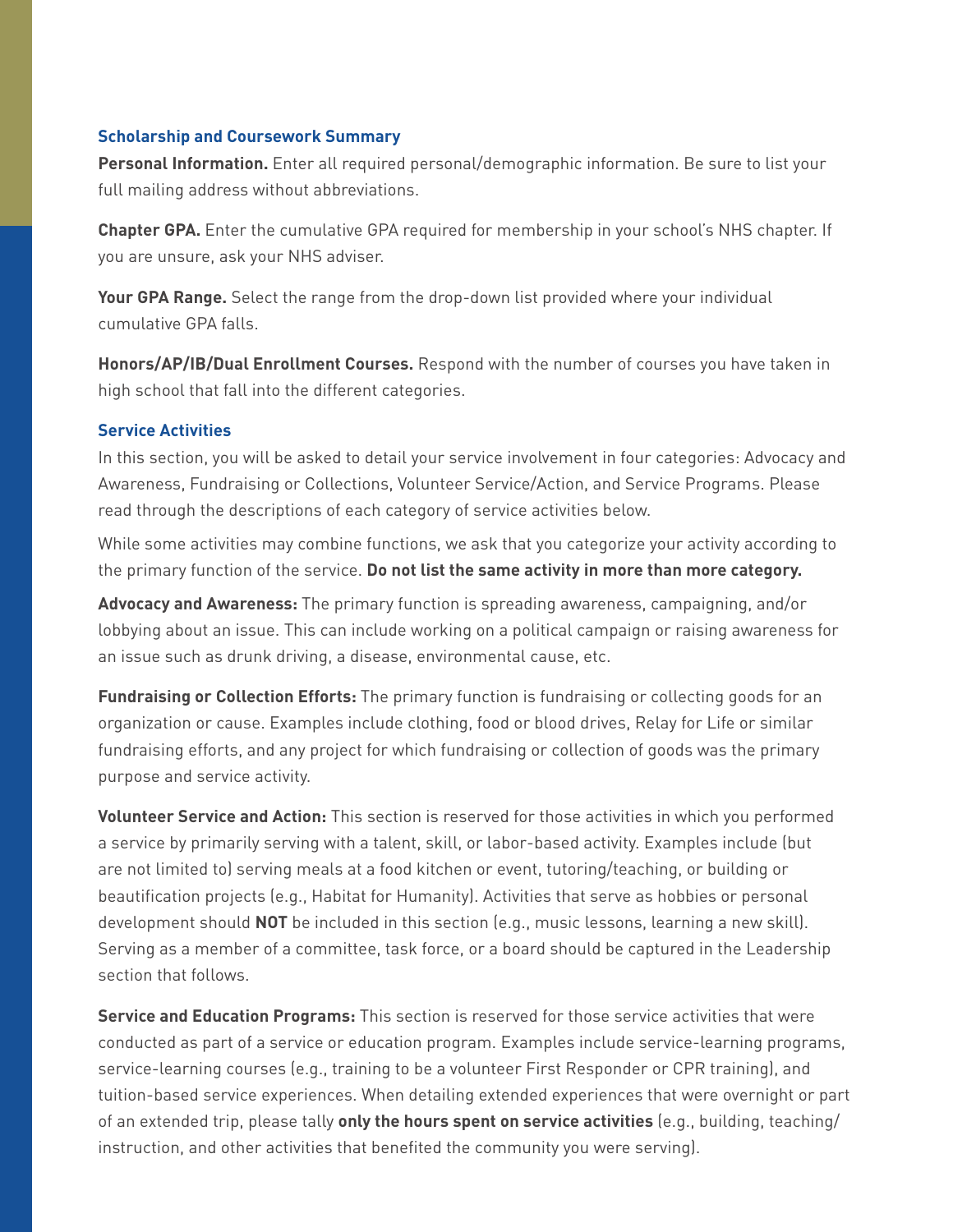#### **Significant Projects or Experiences**

In this section, you have the opportunity to highlight two of your most significant individual service projects or service experiences in which you led, organized, or had an active role. Use this section to highlight your commitment, active role, and participation in the project or experience as well as the impact it had on those whom you served.

Do not list NHS membership or other membership as a unique project, but instead spend time reflecting on the impact of the service project or experience on those whom you served.

#### **Additional Experience**

Use this section to respond and tell us about other aspects of your life in which you are called on to serve as a caregiver for family members as applicable. Include the nature of the commitment and duration. Included in this subsection are family and job responsibilities.

#### **Leadership**

Identify any elected positions you've held within your NHS chapter, and describe your primary responsibilities and accomplishments.

You can list three additional leadership positions held **within** your school community besides your NHS officer position. This can include elected or appointed positions in other student organizations and boards or committees created by your school administration or school district.

Applicants can list up to three other leadership positions held **outside** of your school community/ student organizations. This can include officer positions on municipal or state boards, leadership roles in local, state, national, or international organizations. These positions can be elected or appointed, or an example of a role in which you were entrusted to lead others.

#### **Additional Leadership Experience**

Use this section to detail your role in establishing a local chapter of a national/international organization on your school campus or in your community. If you are the founder of a 501c(3) organization, provide a brief description of the organization, which can include the organization's mission, primary purpose, and significant accomplishments. Highlight the population/communities served.

#### **Essay**

Explain how the four pillars of NHS membership—scholarship, service, leadership, and character have shaped your high school experience and postsecondary aspirations. This is where we want to hear a personal journey from you about the way NHS has impacted you. Include specific examples. You may type your essay into the application or type it in another document and paste it into the text box. This section has a 1,000-word limit.

After completing the student sections of the application, click "Mark Complete."